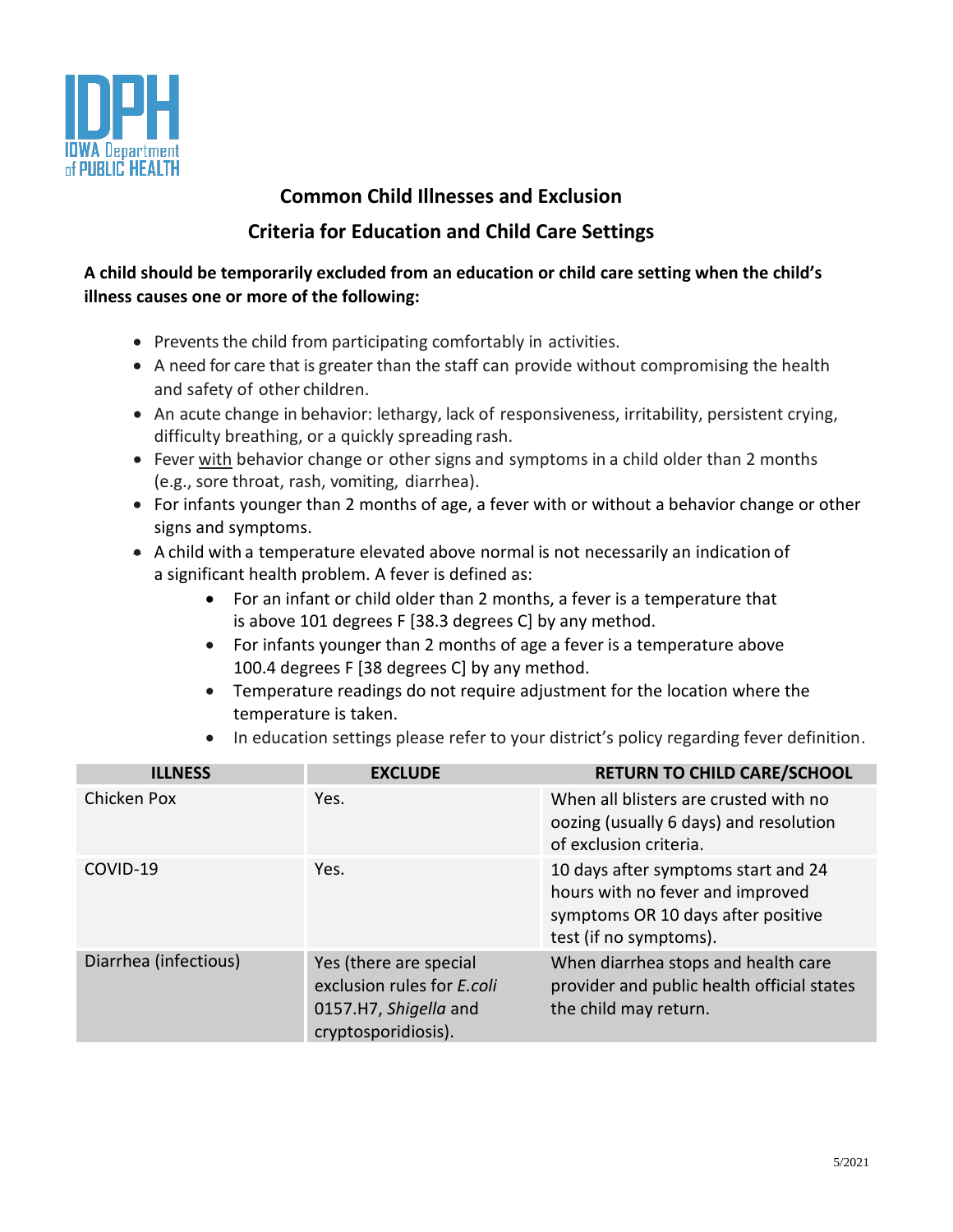| Diarrhea (non-infectious)     | Yes, if stool cannot be<br>contained in the diaper, or if<br>toileted child has 2 or more<br>loose stools in 24 hours, or<br>blood in stool. | When diarrhea stops and resolution<br>of exclusion criteria.                                                                                                                                                                                                               |
|-------------------------------|----------------------------------------------------------------------------------------------------------------------------------------------|----------------------------------------------------------------------------------------------------------------------------------------------------------------------------------------------------------------------------------------------------------------------------|
| <b>Fifth Disease</b>          | No. Unless child meets<br>other exclusion criteria.                                                                                          | If excluded due to presence of other<br>exclusion criteria, resolution of exclusion<br>criteria.                                                                                                                                                                           |
| <b>Hand and Mouth</b>         | No. Unless child meets other<br>exclusion criteria. Or is<br>excessively drooling with<br>mouth sores.                                       | If excluded due to presence of other<br>exclusion criteria, resolution of exclusion<br>criteria.                                                                                                                                                                           |
| Head Lice (Pediculosis)       | No. Unless child meets<br>other exclusion criteria.                                                                                          | Treatment of anactive lice infestation<br>may be delayed until the end of the day.<br>Children do not need to miss school or<br>child care due to head lice. Treatment<br>recommendations can be found here:<br>https://www.cdc.gov/parasites/lice/he<br>ad/treatment.html |
| Impetigo                      | Yes, exclude at the end of<br>the day if blisters can be<br>covered.                                                                         | After child has been seen by the doctor,<br>after 24 hours on antibiotic, and blisters<br>are covered.                                                                                                                                                                     |
| Influenza                     | Yes.                                                                                                                                         | When child is fever free for 24 hours and<br>resolution of exclusion criteria.                                                                                                                                                                                             |
| Molluscum Contagiosum         | No. Unless child meets<br>other exclusion criteria.                                                                                          | Skin disease similar to warts. Do not share<br>towels or clothing and use good hand<br>hygiene.                                                                                                                                                                            |
| <b>MRSA</b>                   | No. Unless child meets<br>other exclusion criteria                                                                                           | Wounds should be kept covered and<br>gloves worn during bandage changes. Do<br>not share towels or clothing and use good<br>hand hygiene.                                                                                                                                  |
| Otitis Media (ear infection)  | No. Unless child meets<br>other exclusion criteria.                                                                                          | If excluded due to presence of other<br>exclusion criteria, resolution of exclusion<br>criteria.                                                                                                                                                                           |
| Pertussis (Whooping<br>Cough) | Yes.                                                                                                                                         | Child may return after 5 days of antibiotics<br>and resolution of exclusion criteria.                                                                                                                                                                                      |
| Pink Eye (Conjunctivitis)     | No. Unless child meets<br>other exclusion criteria.                                                                                          | Child does not need to be excluded unless<br>health care provider or public health<br>official recommends exclusion.<br>Resolution of all exclusion criteria.                                                                                                              |
| Ringworm                      | No. Unless child meets<br>other exclusion criteria.                                                                                          | Treatment of ringworm infection may be<br>delayed to the end of the day. Child may<br>be readmitted after treatment has<br>begun. Cover lesion(s) if possible. Do not<br>share                                                                                             |